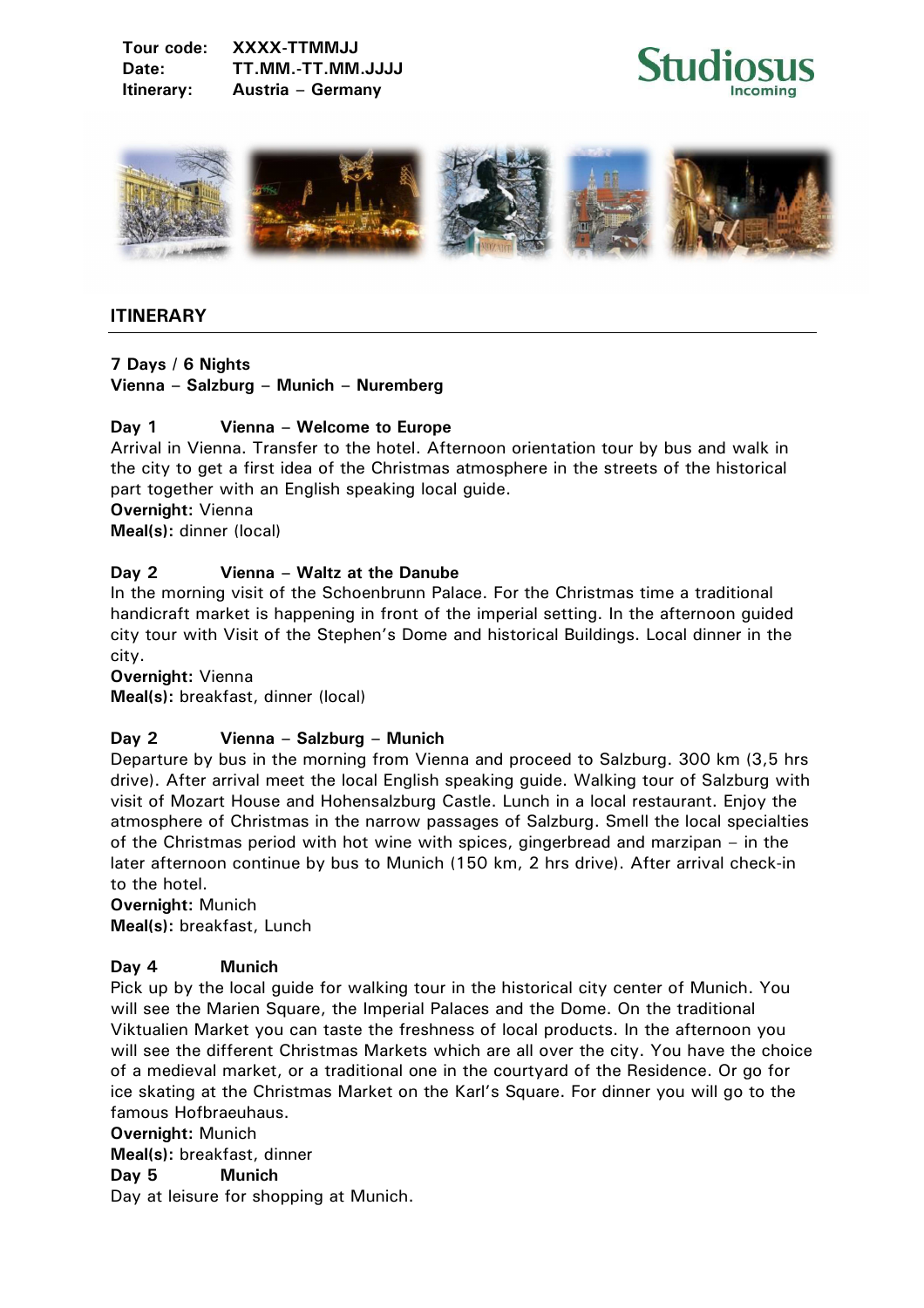

Or you book an optional Tour with an English speaking Guide which brings you south to the town of Oberammergau, to the Wies Church before arriving in Neuschwanstein Castle, built by the fairytale King Ludwig II. Guided tour through the Castle and return back to Munich (see additional costs).

**Overnight:** Munich **Meal(s):** breakfast

## **Day 6 Munich – Nuremberg**

In the morning drive by bus to Nuremberg. 170 km (2 hrs drive). Check-in in the Hotel. English speaking guided tour through the historical city of Nuremberg which ends on the world famous Christmas Market of Nuremberg (Christkindle Market). Dinner in the City (Asian or local) **Overnight:** Nuremberg

**Meal(s):** breakfast, dinner

## **Day 7 Nuremberg – Munich Airport – Back to Asia**

In the morning transfer to the airport and departure back to Sri Lanka **Meal(s):** breakfast